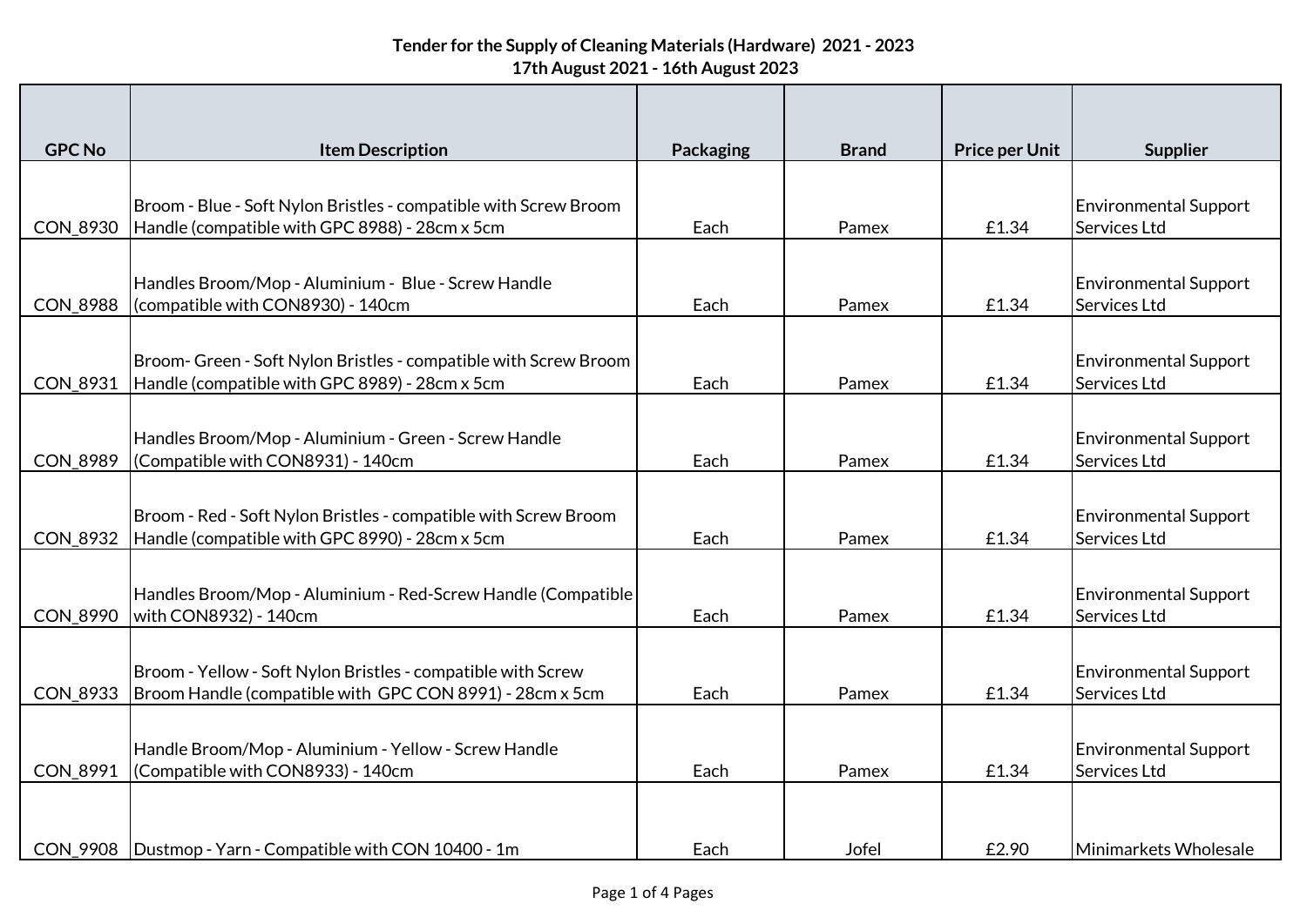## **Tender for the Supply of Cleaning Materials (Hardware) 2021 - 2023 17th August 2021 - 16th August 2023**

| <b>GPC No</b>   | <b>Item Description</b>                                                                                                                   | <b>Packaging</b> | <b>Brand</b> | <b>Price per Unit</b> | <b>Supplier</b>                                 |
|-----------------|-------------------------------------------------------------------------------------------------------------------------------------------|------------------|--------------|-----------------------|-------------------------------------------------|
| CON_10400       | Dustmop Frame - Metal - Screw on handle (Compatible with<br>CON9908) - 1m                                                                 | Each             | Clevernet    | £3.00                 | Minimarkets Wholesale                           |
| CON_8937        | Bucket - Blue - PVC - Heavy Duty on Castor with Wringer (Items<br>CON_8937 - CON_8940 must be identical-only colour to vary) -<br>12ltr   | Each             | Maya         | £2.95                 | Minimarkets Wholesale                           |
| CON_8938        | Bucket - Green - PVC - Heavy Duty on Castor with Wringer (Items<br>CON_8937 - CON_8940 must be identical-only colour to vary) -<br>12ltr  | Each             | Maya         | £2.95                 | Minimarkets Wholesale                           |
| CON_8939        | Bucket - Red - PVC - Heavy Duty on Castor with Wringer (Items<br>CON_8937 - CON_8940 must be identical-only colour to vary) -<br>12ltr    | Each             | Maya         | £2.95                 | Minimarkets Wholesale                           |
| CON_8940        | Bucket - Yellow - PVC - Heavy Duty on Castor with Wringer (Items<br>CON_8937 - CON_8940 must be identical-only colour to vary) -<br>12ltr | Each             | Maya         | £2.95                 | Minimarkets Wholesale                           |
| CON_8941        | Bucket - PVC Heavy Duty (On Castor with wringer Set suitable for<br>mops up to 450g) - 24ltr                                              | Each             | Fami         | £16.70                | Minimarkets Wholesale                           |
| CON_8973        | Dustpan - PVC - with Handle - Blue (Items CON_8973 - CON_8976<br>must be identical-only colour to vary) - Standard Size                   | Each             | Maya         | £1.25                 | Mediterranean Care<br>Services Itd t/a Medicare |
| CON_8974        | Dustpan - PVC - with Handle - Green - (Items CON_8973 -<br>CON_8976 must be identical-only colour to vary) - Standard Size                | Each             | Maya         | £1.25                 | Mediterranean Care<br>Services Itd t/a Medicare |
| <b>CON 8975</b> | Dustpan - PVC with Handle - Red - (Items CON_8973 - CON_8976<br>must be identical-only colour to vary) - Standard Size                    | Each             | Maya         | £1.25                 | Mediterranean Care<br>Services Itd t/a Medicare |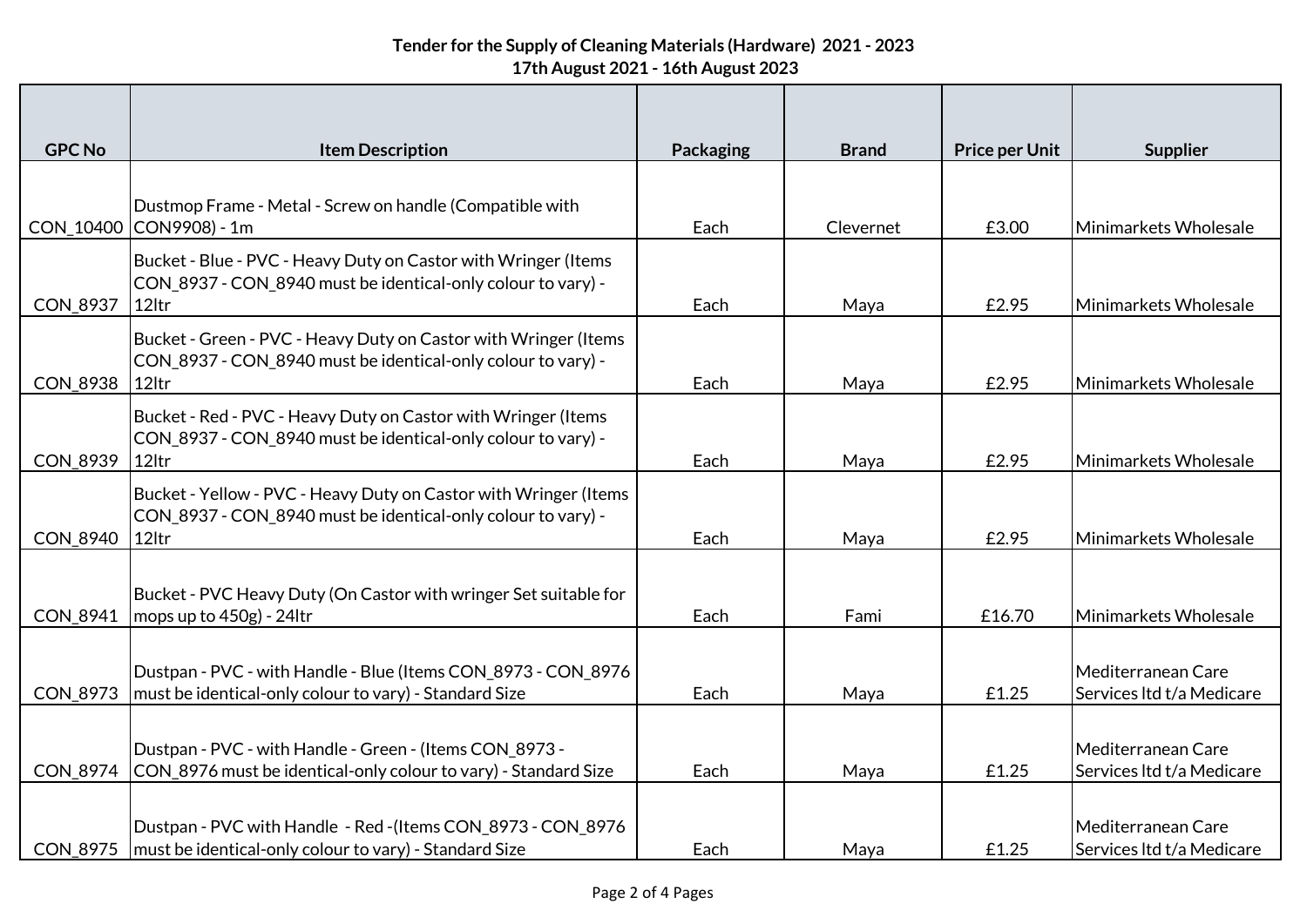## **Tender for the Supply of Cleaning Materials (Hardware) 2021 - 2023 17th August 2021 - 16th August 2023**

| <b>GPC No</b>   | <b>Item Description</b>                                                                                                    | Packaging  | <b>Brand</b> | <b>Price per Unit</b> | <b>Supplier</b>                                 |
|-----------------|----------------------------------------------------------------------------------------------------------------------------|------------|--------------|-----------------------|-------------------------------------------------|
|                 |                                                                                                                            |            |              |                       |                                                 |
| CON_8976        | Dustpan - PVC - with Handle - Yellow- (Items CON_8973 -<br>CON_8976 must be identical-only colour to vary) - Standard Size | Each       | Maya         | £1.25                 | Mediterranean Care<br>Services Itd t/a Medicare |
|                 |                                                                                                                            |            |              |                       |                                                 |
| CON_8997        | Mop Head - Absorbent Synthetic Cloth - Blue with Screw on<br>Handle (Compatible with CON 8988 - 8991) - Standard Size      | Each       | Maya         | £1.14                 | Mediterranean Care<br>Services Itd t/a Medicare |
|                 | Broom - Broom head for lightweight patio use, compatible with<br>screw on handle - Compatible with GPC CON8988-CON8991 -   |            |              |                       |                                                 |
| CON_8935        | 28cm x 5cm                                                                                                                 | Each       | Benipa       | £1.28                 | <b>Euroship Supplies Ltd</b>                    |
|                 |                                                                                                                            |            |              |                       |                                                 |
| <b>CON_8957</b> | Sponge - Sponge Absorbent Cellulose - 20cm x 20cm                                                                          | Pack of 3  | Ressol       | £0.81                 | Caterpac                                        |
|                 |                                                                                                                            |            |              |                       |                                                 |
| <b>CON 8958</b> | Microfibre Cloth - Yellow - 40cm x 40cm approx                                                                             | Pack of 5  | Maya         | £1.50                 | Mediterranean Care<br>Services Itd t/a Medicare |
|                 |                                                                                                                            |            |              |                       |                                                 |
| <b>CON 8969</b> | Dust Cloth - 50cm x 50cm                                                                                                   | Pack of 12 | Maya         | £2.88                 | Mediterranean Care<br>Services Itd t/a Medicare |
| <b>CON 9000</b> | Sponge with Scouring Pad - Green - with Sponge - 10cm x 7cm                                                                | Each       | Pamex        | £0.18                 | <b>Environmental Support</b><br>Services Ltd    |
|                 |                                                                                                                            |            |              |                       |                                                 |
| CON_9001        | Scouring Pad - Green - Large - 15cm x 22cm                                                                                 | Each       | Pamex        | £0.16                 | <b>Environmental Support</b><br>Services Ltd    |
|                 |                                                                                                                            |            |              |                       |                                                 |
|                 | CON_9006 Scourer - Stainless Steel non-rust standard - 40g                                                                 | Each       | Pamex        | £0.24                 | <b>Environmental Support</b><br>Services Ltd    |